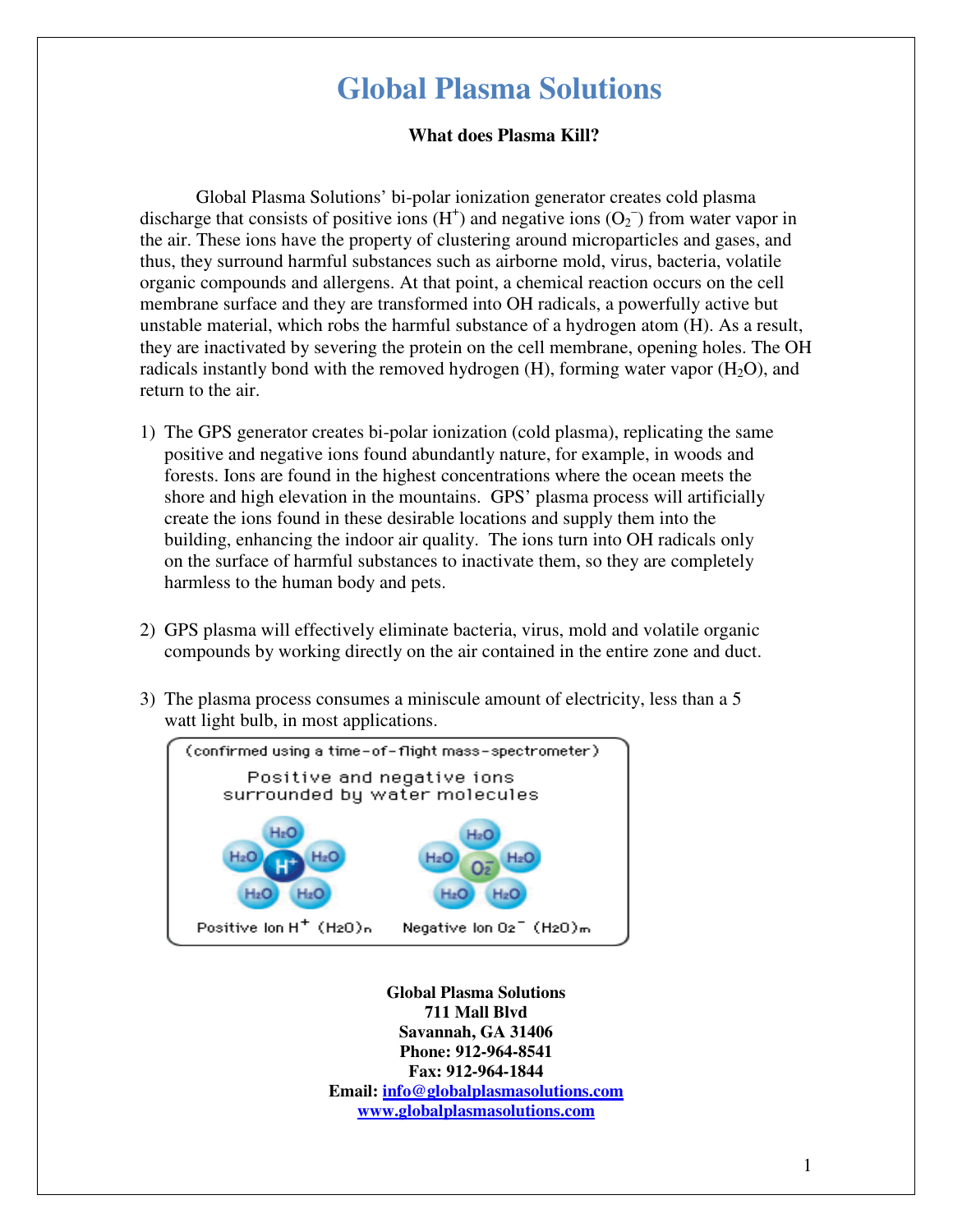| Target<br>Substance | Species                                                                              | Testing & Verification<br>Organization                                                      | Date of<br>Announcement |
|---------------------|--------------------------------------------------------------------------------------|---------------------------------------------------------------------------------------------|-------------------------|
| Fungi               | Cladosporium (black<br>mold, mildew)                                                 | Ishikawa Health Service<br>Association                                                      | September 2000          |
|                     |                                                                                      | Universitäklinikums Lübeck<br>University Clinic (Germany)<br>(proliferation control effect) | February 2002           |
|                     |                                                                                      | CT&T (Professor Gerhard<br>Artmann, Aachen University<br>of Applied Sciences)               | November 2004           |
|                     | Penicillium, Aspergillus                                                             | Universitäklinikums Lübeck<br>University Clinic (Germany)<br>(proliferation control effect) | February 2002           |
|                     | Aspergillus, Penicillium<br>(two species),<br>Stachybotrys,<br>Alternaria, Mucorales | CT&T (Professor Gerhard<br>Artmann, Aachen University<br>of Applied Sciences)               | November 2004           |
| Bacteria            | Coliform bacteria (E.<br>coli)                                                       | Ishikawa Health Service<br>Association                                                      | September 2000          |
|                     | E. coli, Staphylococcus<br>(aureus), Candida                                         | Shanghai Municipal Center<br>for Disease Control and<br>Prevention, China                   | October 2001            |
|                     | <b>Bacillus</b> subtilis                                                             | Kitasato Research Center of<br><b>Environmental Sciences</b>                                | September 2002          |
|                     |                                                                                      | CT&T (Professor Gerhard<br>Artmann, Aachen University<br>of Applied Sciences)               | November 2004           |
|                     | MRSA (methicillin-<br>resistant                                                      | Kitasato Research Center of<br><b>Environmental Sciences</b>                                | September 2002          |
|                     | Staphylococcus aureus)                                                               | Kitasato Institute Medical<br><b>Center Hospital</b>                                        | February 2004           |
|                     | Pseudomonas,<br>Enterococcus,<br>Staphylococcus                                      | Universitäklinikums Lübeck<br>University Clinic (Germany)                                   | February 2002           |
|                     | Enterococcus,<br>Staphylococcus,<br>Sarcina, Micrococcus                             | CT&T (Professor Gerhard<br>Artmann, Aachen University<br>of Applied Sciences)               | November 2004           |

# **Various Pathogens that Plasma Kills**

 $\Gamma$ 

 $\overline{\phantom{a}}$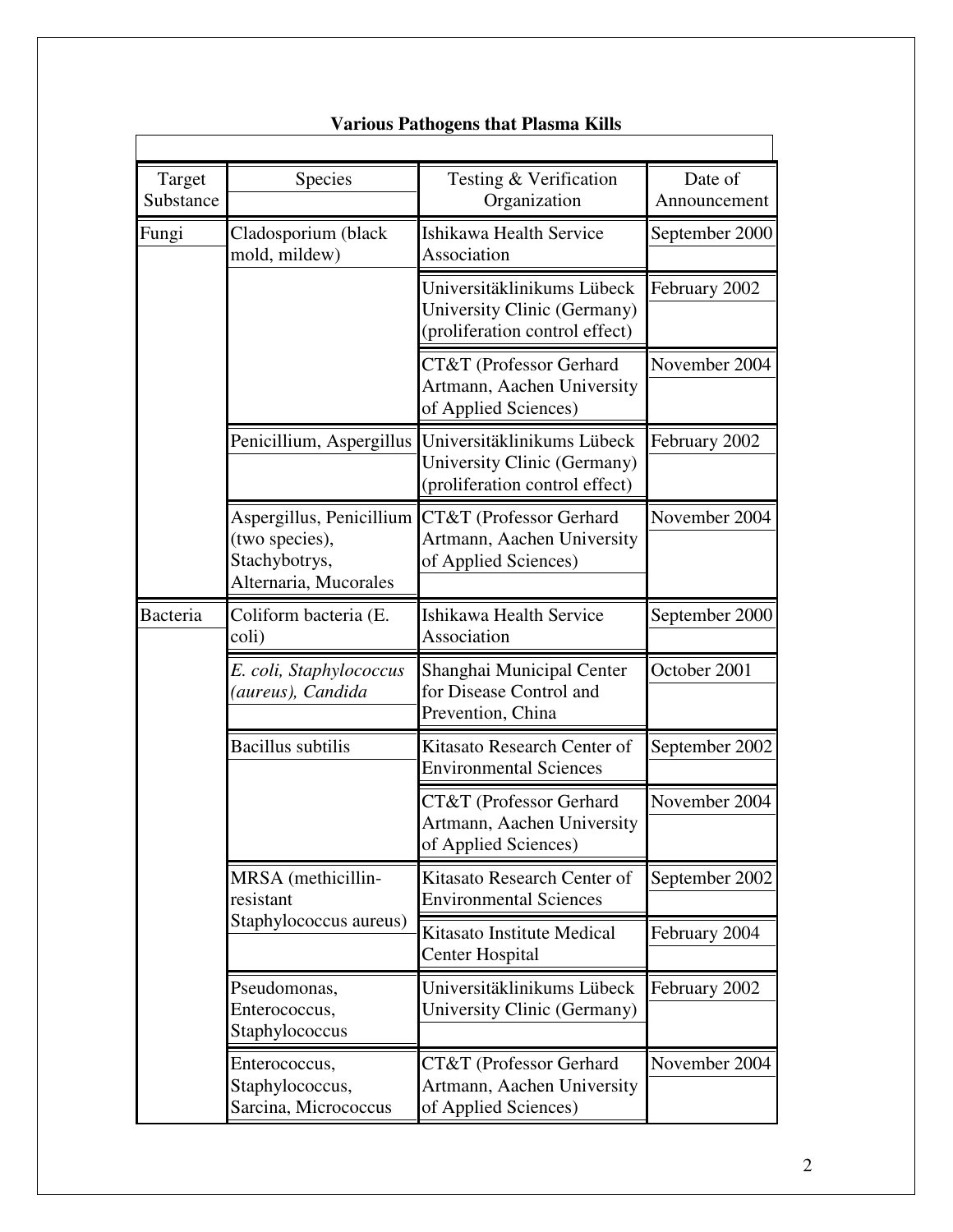| Allergens      | Mite allergen (dust from                      | Graduate School of            | September 2003   |
|----------------|-----------------------------------------------|-------------------------------|------------------|
|                | dead mite bodies and                          | <b>Advanced Sciences of</b>   |                  |
|                | feces), pollen                                | Matter, Hiroshima University  |                  |
|                | Airborne allergens                            | Asthma Society of Canada      | April 2004       |
| <b>Viruses</b> | H <sub>1</sub> N <sub>1</sub> influenza virus | Kitasato Research Center of   | September 2002   |
|                | (Swine Flu)                                   | <b>Environmental Sciences</b> |                  |
|                |                                               | Seoul University, Korea       | September 2003   |
|                |                                               | Shanghai Municipal Center     | December 2003    |
|                |                                               | for Disease Control and       |                  |
|                |                                               | Prevention, China             |                  |
|                |                                               | Kitasato Institute Medical    | February 2004    |
|                |                                               | <b>Center Hospital</b>        |                  |
|                | H5N1 avian influenza                          | Retroscreen Virology, Ltd,    | May 2005         |
|                | virus                                         | London, U.K.                  |                  |
|                | Coxsackie virus                               | Kitasato Research Center of   | September 2002   |
|                | (summer colds)                                | <b>Environmental Sciences</b> |                  |
|                | Polio virus                                   | Kitasato Research Center of   | September 2002   |
|                |                                               | <b>Environmental Sciences</b> |                  |
|                | Corona virus                                  | Kitasato Institute Medical    | <b>July 2004</b> |
|                |                                               | Center Hospital               |                  |

# **Mechanism of Plasma for Inactivating Airborne Fungi**

The positive  $(H^+)$  and negative  $(O_2)$  ions cluster together on the surface of airborne fungi, causing a chemical reaction that results in the creation of highly reactive OH groups called hydroxyl radicals (•OH). The hydroxyl radical will take a hydrogen molecule from the cell wall of an airborne fungi particle. This process inhibits mold infestation as well as controls musty and household odors (caused in large part by mold fungi) as they occur.

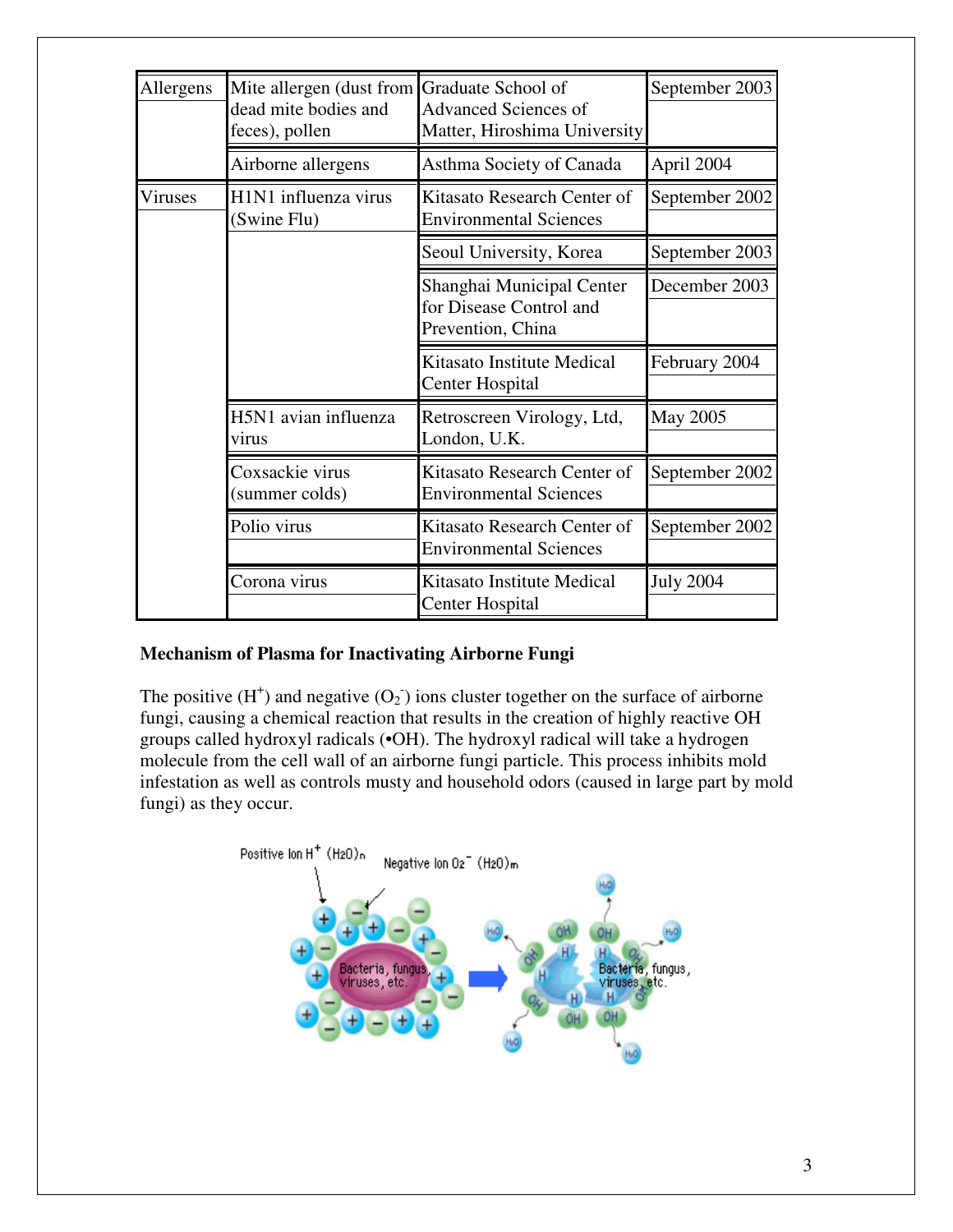# **Mechanism of Plasma for Inactivating Airborne Virus**

The positive  $(H^+)$  and negative  $(O_2^-)$  ions surround the hemagglutinin (surface proteins that form on organisms and trigger infections) and change into highly reactive OH groups called hydroxyl radicals (•OH). These groups take a hydrogen molecule from the hemagglutinin and change it into water  $(H_2O)$ . The ions destroy the virus surface structure, for example its envelopes and spikes, on a molecular level. As a result, the virus cannot infect even if it enters the body.



#### **Mechanism of Plasma for Deactivating Airborne Allergens**

The positive  $(H^+)$  and negative  $(O_2^-)$  ions surround the airborne allergen and change into highly reactive hydroxyl radicals ( $\bullet$ OH). The hydroxyls then deactivate the molecules of the IgE antibody binding site of the allergen. No allergic symptoms occur even if allergens enter the body.



GPS' plasma is a technology with many benefits. Plasma can kill many airborne pathogens, not just at the source of the plasma, but also in the zone where the heated or cooled air is being supplied. Ultraviolet light cannot kill pathogens outside of the blue light produced by the ultraviolet light tube, so the killing of ultraviolet light is limited to the effectiveness of the ventilation system to get the pathogen back to the air handler for control.

> **Global Plasma Solutions 714 Mall Blvd Savannah, GA 31406 Phone: 912-964-8541 Fax: 912-964-1844**